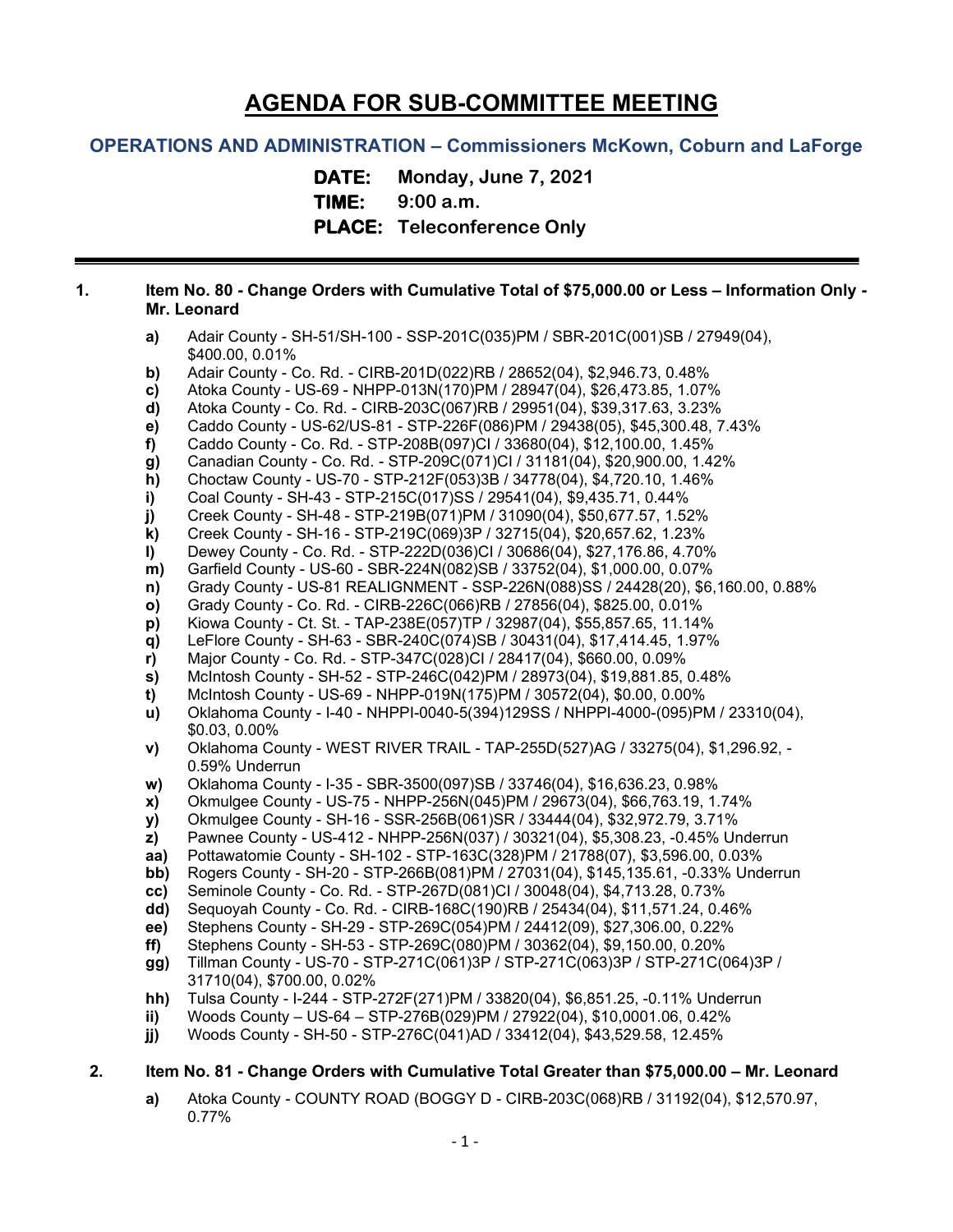- **b)** Blaine County SH-3 NHPP-017N(254)PM / 27913(10), \$0.00, 0.00%
- **c)** Caddo County SH-58 STP-208C(052)SS / 24092(04), \$100,855.11, -1.89% Underrun
- **d)** Canadian County SH-4 STP-209C(067)PM / 04757(05), \$9,089.09, 0.07%
- **e)** Canadian County US-81 (I-40B) NHPP-209N(051)SS / 27004(04), \$56,357.85, 0.56%
- **f)** Canadian County Ct. St. TAP-209E(076)AG / 31439(04), \$36,094.20, 10.15%
- **g)** Cleveland County Ct. St. STP-214B(068)AG / STP-214B(069)AG / 29300(04),
- \$774,554.00, 8.21%
- **h)** Coal County Co. Rd. STP-215D(031)CI / 30665(04), \$99,990.96, 9.83%
- **i)** Comanche County Co. Rd. CIRB-216D(070)RB / 28446(04), \$76,420.83, 5.62%
- **j)** Custer County I-40 NHPPI-4000(073)PM / 28997(04), \$226,100.00, 2.63%
- **k)** Dewey County US-270 NHPP-222N(027) / 17671(34), \$10,972.26, 0.14%
- **l)** Dewey County US-270 NHPP-017N(258)PM / 17671(41), \$358,833.22, 1.69%
- **m)** Garfield County US-60 ACNHPP-224N(055)PM / 24637(04), \$392,989.77, 3.61%
- **n)** Garvin County I-35 SBR-3500(083)SB / 31989(04), \$100,000.00, 9.15%
- **o)** Greer County US-283 STP-228B(017)PM / 29509(04), \$85,012.30, 1.09%
- **p)** Haskell County SH-2 STP-231B(042)PM / 31195(04), \$16,493.68, 1.32%
- **q)** Jackson County US-62/US-62 EB SBR-020N(048)SB / SBR-020N(047)SB / 32726(04), \$82,008.69, 3.47%
- **r)** Johnston County SH-99 ACSTP-135B(086)SS / 23268(04), \$27,560.00, 0.25%
- **s)** Kay County US-77 STP-136B(145)SS / 24380(04), \$203,550.00, 2.18%
- **t)** Kay County Ct. St. TAP-236N(063)TP / 33000(04), \$142,563.65, 18.81%
- **u)** Logan County SH-51 STP-242C(057)SS / STP-242C(058)SS / 27099(04), \$98,592.42, 2.24%
- **v)** Mayes County SH-28 SSP-249C(049)SS / SSP-249C(052)SS / 31884(05), \$917,272.14, -6.64% Underrun
- **w)** Murray County SH-7 TAP-250D(022)TP / SSP-250N(018)PM / 33320(04), \$63,608.07, 1.81%
- **x)** Muskogee County US-69 NHPP-013N(173)PM / 31211(04), \$40,066.34, 0.63%
- **y)** Muskogee County SH-72 SBR-251C(096)SB / 32723(04), \$62,198.80, 3.49%
- **z)** Oklahoma County I-235 NHPPI-2350-(009)PM / 09033(27), #18, \$266,213.61, 0.26%
- **aa)** Oklahoma County I-235 NHPPI-2350-(009)PM / 09033(27), #19, \$268,028.92, 0.27%
- **bb)** Oklahoma County I-235 NHPPI-2350-(009)PM / 09033(27), #20, \$1,308,488.72, 1.29%
- **cc)** Oklahoma County Ct. St. OKC-XTWN(006)SS / OKC-XTWN(048)SS / 17428(60), \$89,282.39, 0.22%
- **dd)** Oklahoma County I-44 NHPPI-4400-(037)PM / NHPPI-4400-(039)PM / NHPPI-4400- (040)PM / NHPPI-4400-(041)PM / NHPPI-4400-(042)PM / NHPPI-4400-(043)PM / 31006(04), #6, \$9,056.91, -0.03% Underrun
- **ee)** Oklahoma County I-44 NHPPI-4400-(037)PM / NHPPI-4400-(039)PM / NHPPI-4400- (040)PM / NHPPI-4400-(041)PM / NHPPI-4400-(042)PM / NHPPI-4400-(043)PM / 31006(04), #8, \$30,000.00, 0.11%
- **ff)** Oklahoma County SH-66 TAP-255C(490)TP / NHPP-255N(489)EH / 32984(04), \$14,827.75, 0.42%
- **gg)** Pittsburg County Co. Rd. CIRB-261C(098)RB / 32358(04), \$62,650.96, 2.24%
- **hh)** Pottawatomie County I-40 NHPPI-4000(096)3P / NHPPI-4000(097)3P / 33336(04), \$48,792.97, 0.82%
- **ii)** Seminole County OLD STATE HIGHWAY 99 CIRB-267C(080)RB / 32376(04), 510,787.18, 13.03%
- **jj)** Tulsa County US-75 NHPPI-4400-(013)SS / NHPP-272N(150)SS / 28876(04), \$8,404.78, 0.29%
- **kk)** Tulsa County SH-11 NHPPI-2440-(018)PM / NHPP-272N(245)PM / 29076(04), \$25,247.86, 0.30%
- **ll)** Tulsa County I-44 NHPPI-4400(058)PM / 29693(04), \$238,431.06, -2.19% Underrun
- **mm)** Tulsa County I-244 SSP-272N(295)PM / 34487(04), \$23,820.92, 0.44%
- **nn)** Tulsa County US-169 E-SAP-272N(338)ES / 35319(04), \$120,000.00, 20.90%